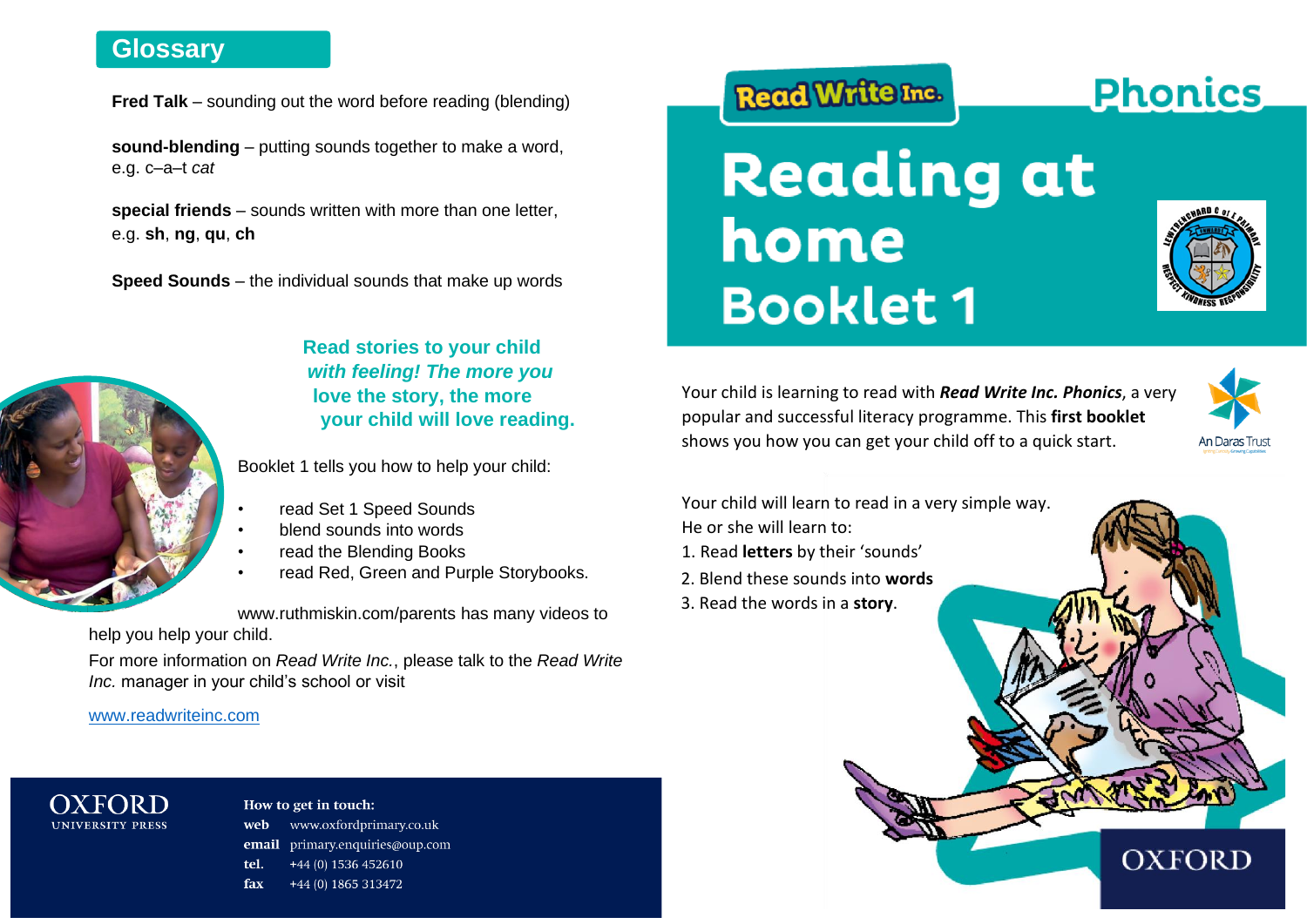# **How will my child learn to read?**

First, your child will learn to read:

- Set 1 Speed Sounds: these are sounds written with one letter: **m a s d t i n p g o c k u b f e l h r j v**
	- **y w z x** and sounds written with two letters (your child will call these 'special friends'): **sh th ch qu ng nk ck**
- Words containing these sounds, by sound-blending, e.g. m–a–t *mat*, c–a–t *cat*, g–o–t *got*, f–i–sh *fish*, s–p–o–t *spot*, b–e–s–t *best*, s–p–l–a–sh *splash*
- Blending Books and Red, Green and Purple Storybooks.

Second, he or she will learn to read:

- Set 2 Speed Sounds: **ay ee igh ow oo oo ar or air ir ou oy**
- Words containing these sounds
- Pink, Orange and Yellow Storybooks.

Third, he or she will learn to read:

- Set 3 Speed Sounds: **ea oi a-e i-e o-e u-e aw are ur er ow ai oa ew ire ear ure** • Words containing these sounds
- Blue and Grey Storybooks.

Your child will be taught to say the sound for the letter and not the letter name, so 'm' as in 'mat', not 'em'; 's' as in 'sun' not 'es'.

### *How to listen to your child read*



•

- Do not read the book aloud before your child reads it to you.
- Ask your child to read the sounds and words before he or she reads the story.
- When your child reads the story, ask him or her to sound out
- the words that he or she can't read automatically. Don't allow your child to struggle too much. Praise your child when he or she succeeds.
- Read back each sentence or page to keep the plot moving. (Your child's energy is going into reading the words not the story.)
- Do not ask your child to guess the word by using the pictures.
- Do it all with patience and love!

We have a storytime every day at school so children develop a love of stories. We hope that you will do the same by reading a bedtime story to your child every night. We have wonderful books in school for you to borrow.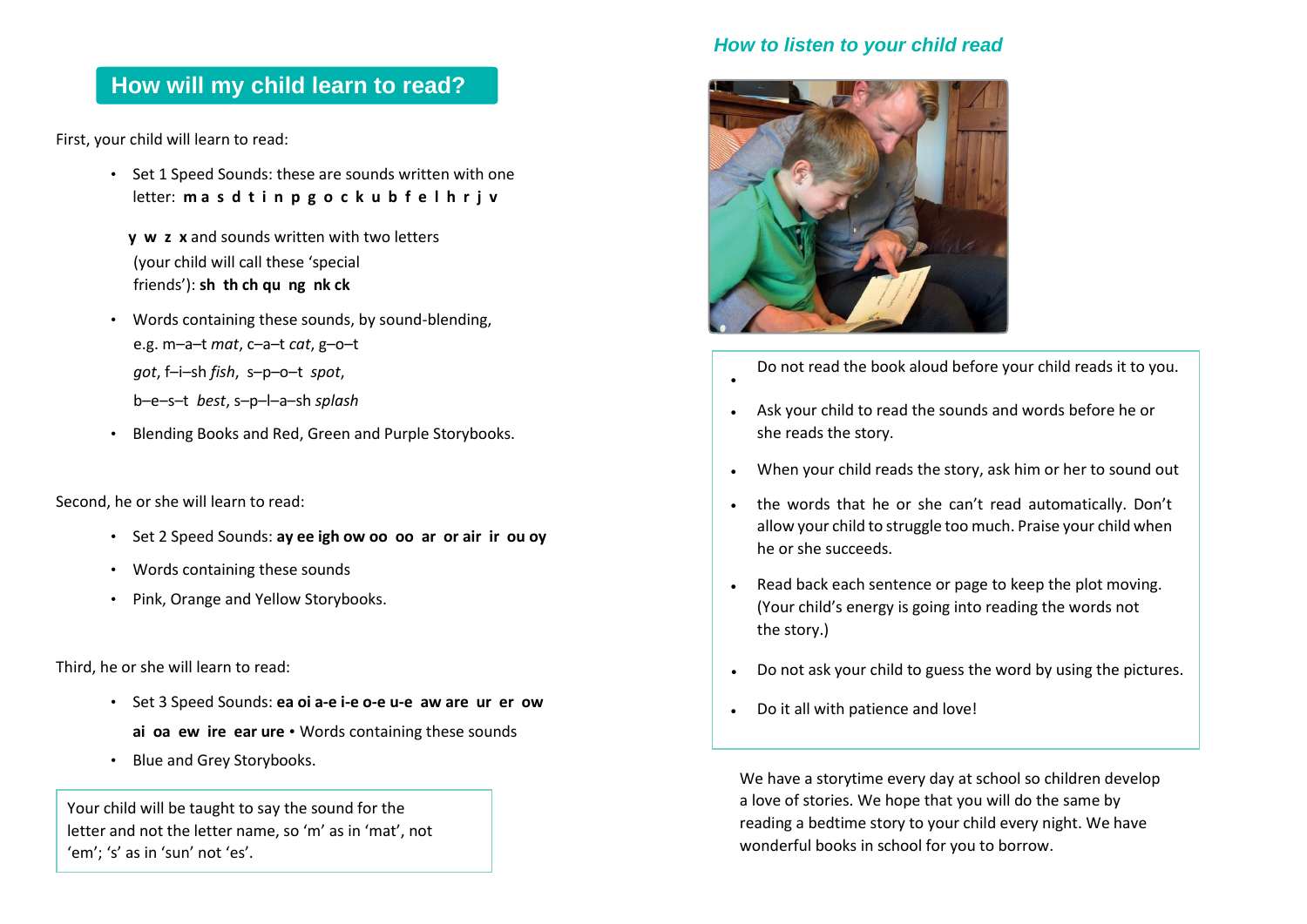## *3. Help your child read the Sound Blending Books*

Ask your child to read each word in sounds (Fred Talk) and then say the word. Then, he or she can turn over and check if they're right.



#### Book Bag Books

Your child may also bring home a Book Bag Book. This book builds upon the ideas and many of the words in the Storybook he or she has just read. Your child will need more support in reading this book.

Again, explanations of how to use the activities are included in the books.



Phonics

Read Write Inc Sound **Blending 1** 

# *1. Help your child read the Set 1 Speed Sounds*

Before you get going, visit [www.ruthmiskin.com/parents](http://www.ruthmiskin.com/parents) to practise saying the sounds clearly. The more clearly *you* say the sounds, the more quickly your child will learn them.

**Important:** We say '*mmmm*' not 'muh' and '*lllll*' not 'luh' when teaching the sounds. This really helps children when they learn to blend sounds together to read words.

Your child will bring home the Set 1 Speed Sounds cards for you to make. Alternatively, you can purchase a pack of cards on amazon for £6.99. Search for, **Read Write Inc. Home: Phonics Flashcards Cards** 

You'll see that each sound is drawn in the shape of a picture. For example:

- 's' is in the shape of a snake
- 'd' is in the shape of a dinosaur
- 'a' is in the shape of an apple
- 'm' is in the shape of two mountains.